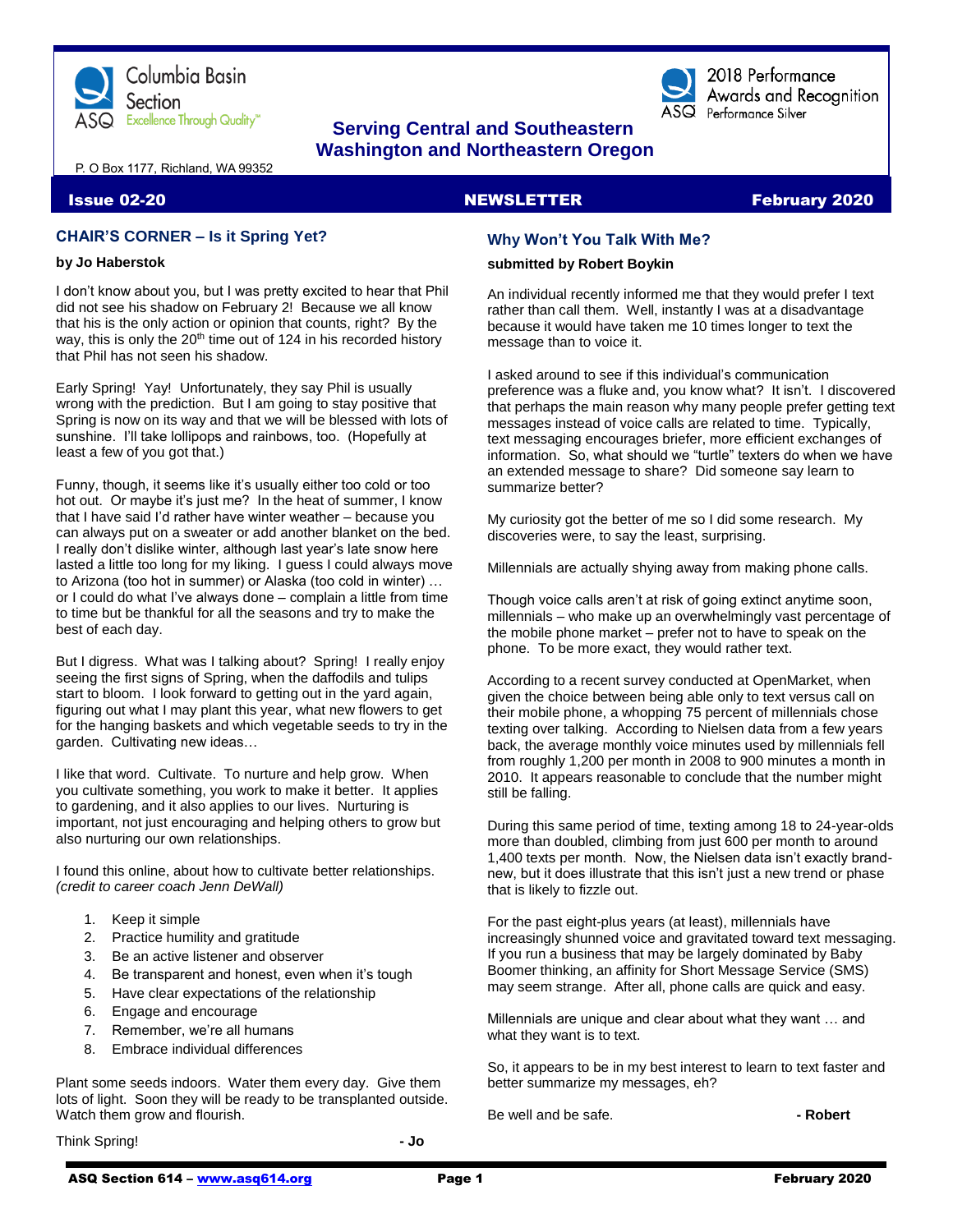



# **DATE**

**Tuesday, March 10, 2020**

## **Location:**

Joker's Event Center (aka Atomic Bowl/Comedy Club) 624 Wellsian Way Richland, Washington

# **Times:**

**5:30 p.m.** – Check-in/ Networking (wine/beer available for purchase)

**5:45 p.m.** – Place dinner orders (everyone orders from the restaurant [menu](https://atomicbowl.com/our-menu/) and pays individually)

**6:00 p.m.** – Dinner

**6:30 p.m.** – Presentation

**NOTE:** If planning to order food, please try to arrive by 5:45 to allow adequate time for everyone to be served and eat dinner prior to the presentation start time.

# **Cost:**

No charge for ASQ members \$5 for non-members

### **Reservations:**

Please RSVP by March 4 for planning purposes.

Email [0614asq@gmail.com](mailto:0614asq@gmail.com) with your name, contact information, and type of reservation (dinner and presentation, or just the presentation.

Attendance at this meeting earns 0.5 RUs toward ASQ recertification.

For more information about our ASQ section and other upcoming events: [www.asq614.org/](http://www.asq614.org/)

**Nine Measurable Characteristics and How to Grow Them**



 **Lynn Carlson, PMP, CSM, MAOP**

# **Founder, Gemini Corps**

Most of us would like to be part of an effective team. Some of us have never experienced a high performing team. Many of us wish our current teams could be more effective.

But, how do we realize this vision? How do we help our teams develop these skills?

The presentation will include:

- Easy to understand examples of the 9 effectiveness characteristics from an organizational development standpoint
- Understanding why these behaviors are important to team effectiveness and what they look like day to day
- An opportunity to practice and develop these skills in quick pair and group exercises to take back to work
- Reflection of these concepts in your current teams and an opportunity to discuss challenges and solutions.

Join us March 10 to explore the domains of flexibility, reflection, performance management, diversity, cohesion, group learning, achievement, and intuition to enhance team effectiveness.

*About the speaker: Lynn Carlson, Founder of Gemini Corps, is an Organizational Development practitioner who helps organizations become more effective by guiding them through change and organizational learning. She is skilled in organizational analysis, assessment, problem solving, and intervention to foster innovation and creativity. Lynn has over 23-years' experience as an operations executive in the IT industry helping diverse teams improve performance and organizations improve profitability. She is competent in merger & acquisition due diligence, integration, and exit. Lynn specializes in group dynamics, teaming skills, strengths development, and talent management, and is an inspiring trainer and educator.*

*Lynn's expertise in diversity, equity, and inclusion involves incorporating a lived experience in minority communities with the applied practices of participatory action research, current/future state assessment, strategy planning, implementation and evaluation, qualitative and quantitative research, and appreciative inquiry. She is an active community volunteer for several youth organizations promoting STEM outreach, career readiness, leadership, and entrepreneurship for the next generation of professionals. She is also a certified business mentor at SCORE.*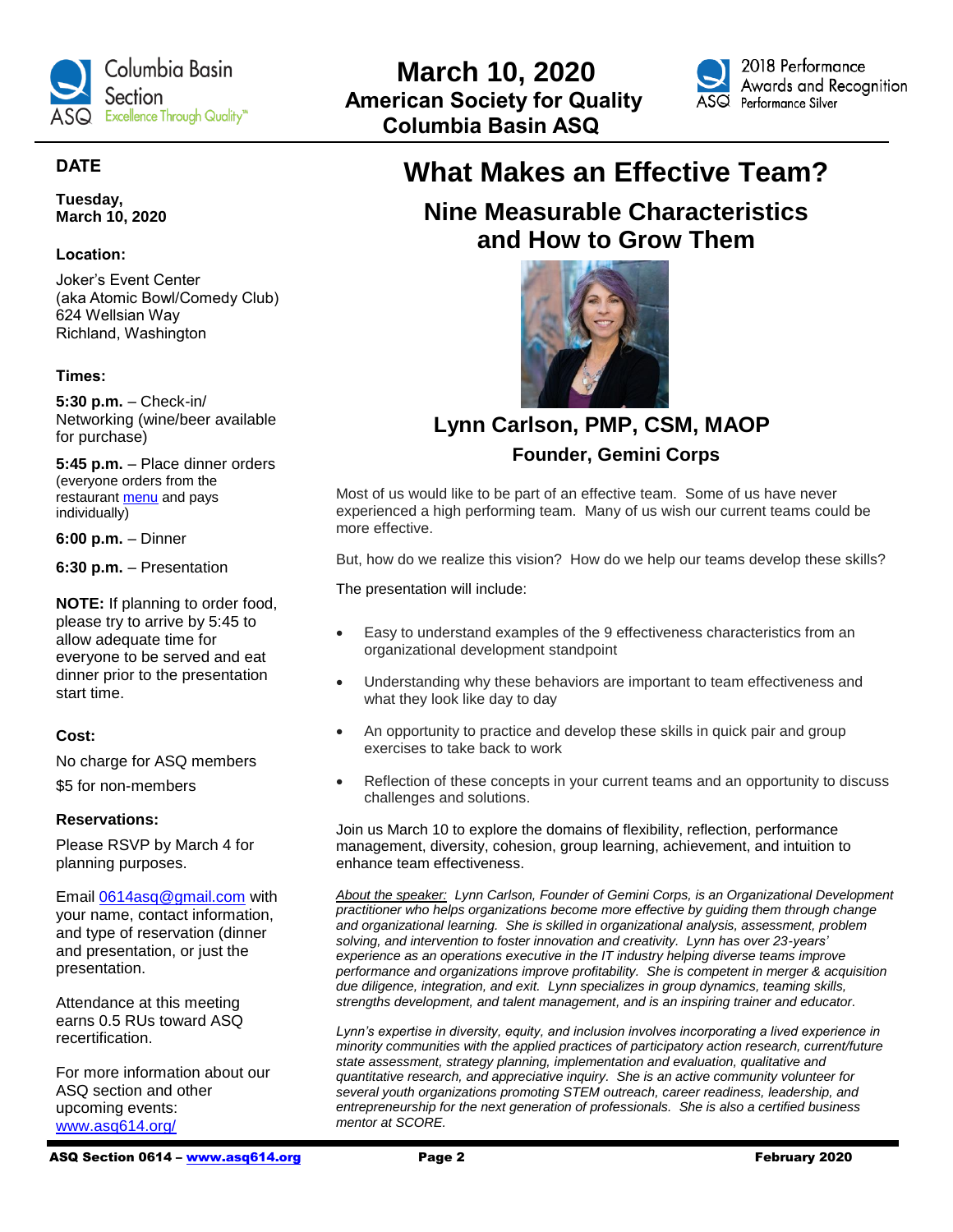# **INVITE A FRIEND OR OTHER GUEST TO THE MARCH 10 MEETING**

#### **(and you might win a Starbucks card)**

Good news - We have decided to continue our "bring a guest" program! Our March 10 dinner meeting is sure to be a good one and likely to be of interest to many of our friends and work colleagues. So…

All current Columbia Basin ASQ members who bring a guest/invite a friend to the March 10 dinner meeting, per the rules below, will be eligible to possibly win a gift card:

- The member or invited guest (non-ASQ member) must make a reservation prior to the March 4 deadline and must attend the full dinner meeting. Be sure that when the RSVP is made, it is noted that the individual is attending as *your* guest.
- All members with an invited guest(s) will be entered into the evening's drawing for a Starbucks gift card. One gift card will be awarded.
- There is no limit on the number of guests a member may invite - each guest will be considered another entry into the drawing.

Please share the meeting announcement (also posted on our website) with others, and invite them to join you for this meeting.

### **POWERFUL TOOLS FOR CONTINUOUS IMPROVEMENT**

#### **February Member Gifts**

Raise your hand if you are familiar with Kata and Kaizen? Most quality professionals have at least read or heard about Kaizen as a quality tool, but perhaps not so much about Kata. Here's your opportunity to learn a lot more!

These tools can help transform teams and organizational culture so that everyone automatically thinks of continuous improvement and innovation and has the tools needed to begin implementing improvements right away.

The free February ASQ member gifts include many new resources, including:

- **Expert webcasts,** including *Developing Practical Scientific Thinking Skills Through KATA* and *An Introduction to Kaizen - LSS Tools Series*
- **FREE e-book**, *Lean Kaizen: A Simplified Approach to Process Improvements*
- **ASQTV videos** on *Coaching Your Staff into a CI Mindset, Kaizen: Buy-in and Efficiency, Kaizen Kanban*, and more
- **Practical examples** from multiple case studies, articles, and benchmarking resources to help build your understanding of these continuous improvement tools

Access your free gifts by February 29 [here.](https://secure.asq.org/perl/msg.pl?prvurl=http://asq.org/membership/members/gift/?utm_source=email&utm_medium=email&utm_campaign=marketing_februarymembergift_020120)

# **ARE YOU ACTIVE IN myASQ?**

The myASQ platform was designed and implemented to offer members accessible, timely and relevant solutions, meaningful networking, and interaction with like-minded quality professionals. It is a centralized, online source designed to support members in learning and using quality tools.

If you have an ASQ.org account, you automatically have access to my.asq.org through the same log-in; on your first visit to my.asq.org, you will need to log in to be recognized.

Very few Columbia Basin ASQ members are currently members of the myASQ community. If you have not already done so, please take a few minutes to log in, create a profile, and explore. We have an active, public ASQ Community there – check it ou[t here.](https://my.asq.org/communities/home/235) We also have ou[r external website,](https://www.asq614.org/) but in the not-to-distant future everything will be migrated to the myASQ platform.

One of the key benefits of the myASQ community is the ability to expand your network and connect with others. The member directory and connections are exclusive member benefits. Other benefits include access to ASQ news and discussions on a number of quality-related topics.

For more information, check the FAQs page by clickin[g here.](https://my.asq.org/faqs)

### **ASQ CERTIFICATION NEWS**

#### **by Patrick Faulk, Certification Chair**

Last month we provided a link to the **ASQ Certification Preparation Resources**. It includes a timeline showing the growth of ASQ's certification program over 50 years, starting with the first certification exam in 1968. Since then, over 300,000 ASQ certifications have been issued worldwide.

Today there are 18 ASQ certifications ranging from quality auditing and management, to Six Sigma, to biomedical and pharmaceutical specialties. The 2019 Quality Progress Salary Survey showed that individuals with ASQ certifications enjoy a salary premium of 8.6% to as much as 20.6%.

Each ASQ certification exam is offered four times per year (except for Six Sigma Master Black Belt, which is twice per year). The next exam window is April 3-19, with applications due by March 6.

The following certification exams will be offered in April:

- CQA (Quality Auditor)
- CQE (Quality Engineer)
- CQIA (Quality Improvement Associate)
- CSQE (Software Quality Engineer)
- CSSGB (Six Sigma Green Belt)
- CQPA (Quality Process Analyst)
- CCT (Calibration Technician)
- CPGP (Pharmaceutical GMP Professional)

If you have any questions or need assistance registering or preparing for a certification, or with recertification, you can contac[t me.](mailto:prfaulk@bechtel.com) More information about ASQ certification is available [here.](http://www.asq.org/certification)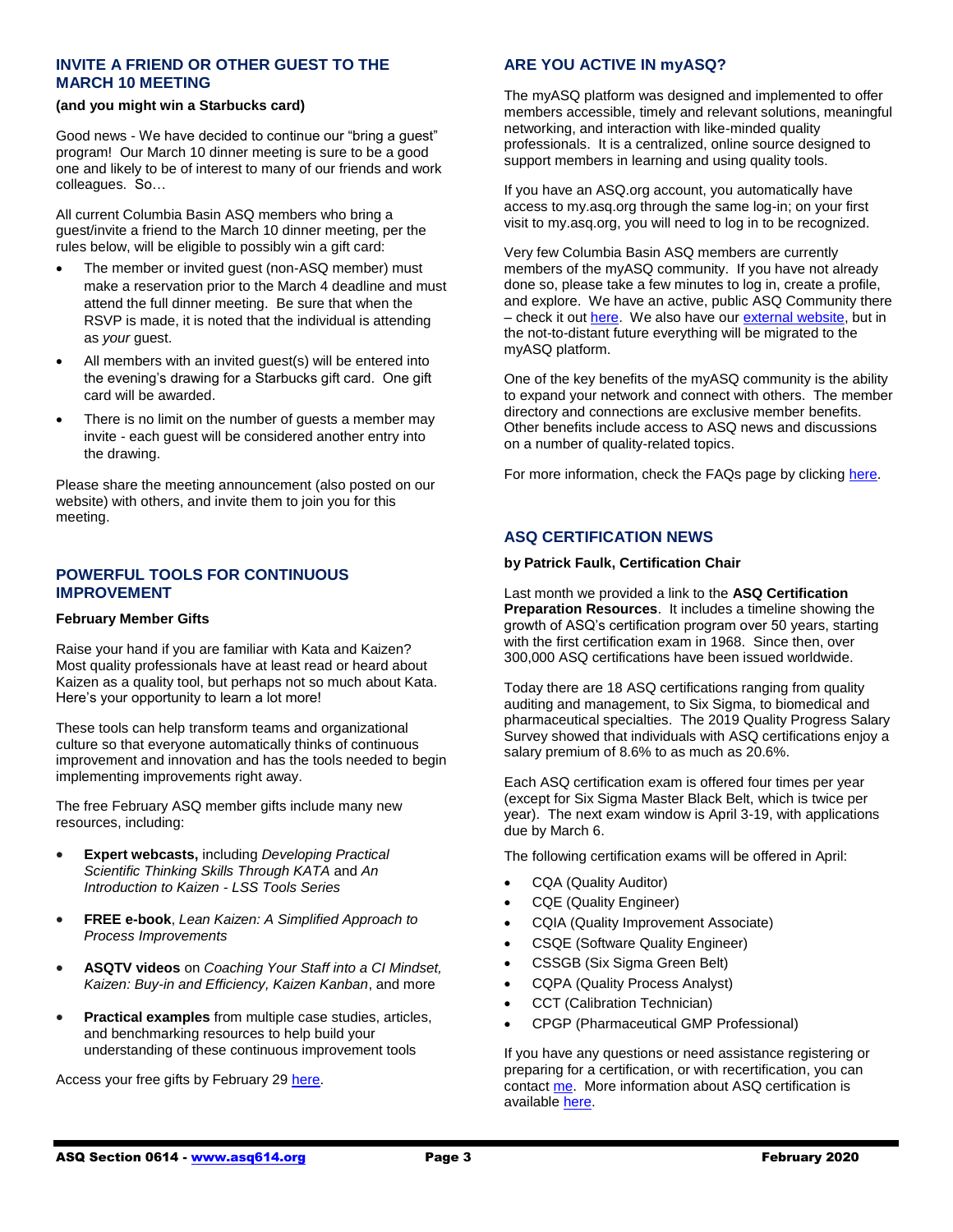# **WHAT IF SCHOOLS TAUGHT US HOW TO LEARN?**

### **TED<sup>X</sup> Talk by Jonathan Levi**

Why is it that schools teach us what we need to learn, without ever really teaching us *how* to learn?

Check out this thought-provoking [video,](https://www.youtube.com/watch?v=vtQzuwnyW6E) featuring memory and speed reading expert Jonathan Levi, in which he also shares his own personal journey from failing student to a Super Learner.

### **LEADERSHIP IN DISRUPTIVE TIMES**

#### **Charlene Li Presentation at WCQI 2019**

Think of the best leader you've ever had. What comes to mind when you think of that person?

How did they make you *feel*? Leadership is about relationships, especially in the disruptive times we live in.

Will you be a disruption victor or a disruption victim?

This video is from the 2019 World Conference on Quality & Improvement (WCQI), where Charlene, a best-selling author and entrepreneur, was a keynote speaker. Check it ou[t here.](https://videos.asq.org/2019-asq-wcqi-charlene-li)

# **DINE OUT - CHANGE LIVES – FEBRUARY 20**

#### **Support Tri-Cities Restaurants. Change Local Lives.**

Dine at these Tri-Cities area restaurants on February 20, as they will be donating 50% or more of the day's proceeds to helping people in Benton & Franklin Counties gain access to education, income and health services.

#### In Kennewick

The Crow's Nest at Clover Island Inn The Village Bistro Ice Harbor Brewing Company Ice Harbor at the Marina KoKo's Bartini

#### In Richland

Atomic Ale Brewpub & Eatery Monterosso's Italian Restaurant Kimo's Sports Bar & Brewhub Kagen Coffee & Crepes

# **QUOTE OF THE MONTH**

"Success is not final, failure is not fatal: it is the courage to continue that counts."

- Sir Winston Churchill

### **HOLLYWOOD AT THE LANES**

#### **Junior Achievement Fundraiser – February 25 to March 6 in Kennewick**

Junior Achievement (JA) of Washington's volunteer-delivered, kindergarten-12th grade programs foster work-readiness, entrepreneurship and financial literacy skills, and use innovative, immersive programs to inspire students in our community to dream big and reach their potential. Their annual bowling event generates the funds necessary to bring JA programs to nearly 11,000 local students.

Support JA by participating in or donating to this event or bidding on items in their online auction, which includes getaway packages, artwork and much more. For more information about JA, click [here.](http://www.juniorachievement.org/web/ja-washington/) To learn more about the bowling fundraiser, click [here.](https://secure.qgiv.com/event/2sbc/)

### **SAFE HARBOR'S 1ST ANNUAL CRAB AND PASTA FEED**

#### **March 7 Fundraiser in Richland**

Safe Harbor Support Center is committed to the prevention of child abuse and neglect by providing a safe and nurturing environment for children and teens when there are no other alternatives. The Center also provides outreach, support and training to assist families in establishing a safe and stable environment.

Come spend an evening with Safe Harbor, enjoying some delicious food at their All You Can Eat Crab and Pasta Feed on March 7 from 5 to 8 pm at the Knights of Columbus Hall in Richland.

Tickets are limited, so be sure to get your tickets early. All proceeds will directly benefit the programs of Safe Harbor Support Center, including My Friends' Place, Incredible Years, Taming the Dragons and more. For more information about Safe Harbor and to purchase tickets for the fundraiser, click [here](https://www.safeharborsupportcenter.org/) or call (509) 783-5734.

# **MEANINGFUL CONVERSATIONS**

Last month, we shared a tip about how to add more meaning to your conversations. Here's another one.

**Ask good questions that show you're engaged.** One of the best ways to show engagement is by expressing a natural curiosity for what the other person is telling you. Make it a point to ask at least one question before moving on to the next topic. Gathering details makes it more likely that you'll be able to establish a connection with the other person or find a way you can lend a hand.